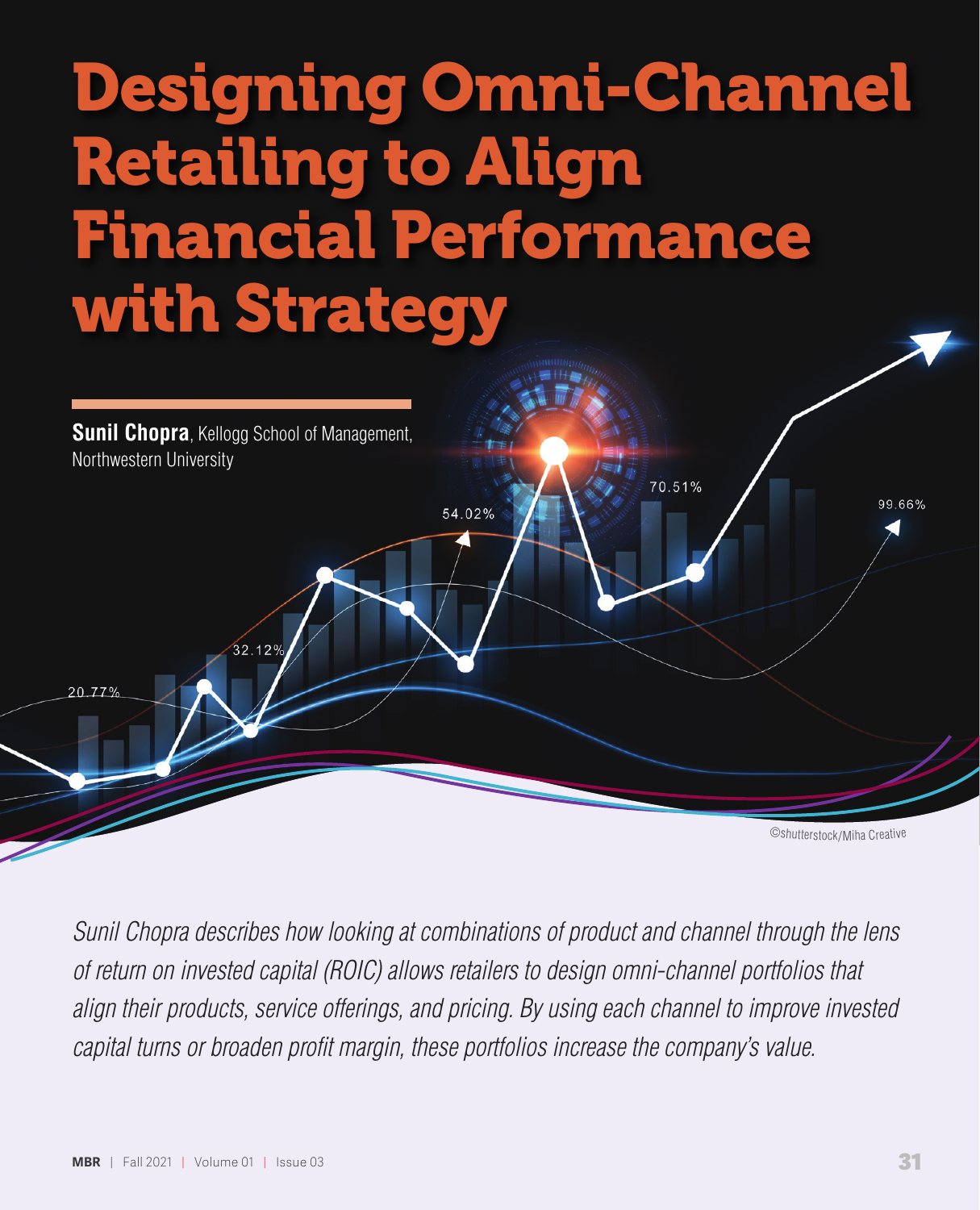**T** he concept of omni-channel retailing has circulated for several years, yet no retailer has designed a consistently profitable omni-channel network that also satisfies customers. Macy's initial approach to omni-channel retailing was to use its stores primarily to fulfill online orders. To quote its CEO in the 2012 Annual report "We made a big leap in 2012 when we equipped 292 Macy's stores to fulfill orders placed online or at other stores that may have been sold out of a particular item."1 Yet after a few years of using its decentralized network of stores as its primary fulfillment channel for both online and walk in orders, the company switched to using centralized fulfillment centers for most online orders. Meanwhile, although Walmart was initially hesitant, its omni-channel network now uses retail stores to encourage customers to use store pickup rather than home delivery. Yet Amazon, despite having acquired Whole Foods, directs most of its effort in the United States toward encouraging home delivery. Clearly, different firms need different forms of omni-channel networks.

No retail channel is price competitive for all products, yet retailers can design omni-channel portfolios which produce the best combinations of product, service, channel, and pricing.

In each example mentioned above, the real challenge is to differentiate, within a given channel, between products that can be delivered at low cost and those that incur a higher cost and must therefore be addressed to customers who are willing to pay a premium for services. Whereas very slow-moving items may be expensive to sell through retail stores, fast moving products may be much cheaper to sell through the same channel. No retail channel is price competitive for all products, yet retailers can design omni-channel portfolios which produce the best combinations of product, service, channel, and pricing by examining these combinations through the lens of return on invested capital (ROIC).

A retailer can increase return on invested capital by increasing either profit margin or invested capital turns.

ROIC is the ratio of earnings before interest and taxes (EBIT) and invested capital (IC), where invested capital includes the two assets directly related to supply chain performance: inventories (I) and property, plants, and equipment (PPE). Thus:

$$
ROIC = \frac{EBIT}{IC}; IC = I + PPE.
$$

EBIT is determined by a combination of the customer's willingness to pay and the labor and transportation costs of the retail network. For the purposes of this discussion, I assume that all physical assets, including retail stores or warehouses, are owned by the retailer and included in PPE. I also assume a unit to be in the retailer's inventory as soon as it is physically received, regardless of whose books it appears in. While this view of inventories and PPE differs from that of accountants (for example, I ignore depreciation), it does get to the heart of how value is created by using a

particular combination of product and channel to fulfill a customer's order. Observe that:

$$
ROIC = \frac{EBIT}{Sales} \times \frac{Sales}{IC}
$$

 $=$  Profit Margin  $\times$  Invested Capital Turns

Profit margin is the earning before interest and taxes per dollar of revenue. Invested capital (IC) turns is the revenue per dollar of invested capital. A retailer can therefore increase ROIC by increasing either profit margin or invested capital turns (or both). It can increase profit margin either by increasing the customer's willingness to pay for a given product by adding a valued service or by decreasing the operating costs (labor and transportation) of that product. Likewise, it can increase IC turns by decreasing either the required inventory (while still meeting customer demand) or the investment in PPE (while maintaining sales). For example, by moving a product from a decentralized network of retail stores to a centralized warehouse, the retailer can decrease the necessary inventory and PPE, and so reduce the necessary invested capital. However, this change also increases the outbound transportation cost and the time needed to deliver the product to the customer. Unless the customer values not having to go pick up their purchase at a store, this delay decreases the EBIT.

By focusing on the two components of ROIC, firms can identify combinations of product and channel for which they can tolerate a lower profit margin, because the value is drawn from increased turnover, and those for which they must charge a higher price, because of lower turnover or higher fulfillment costs. With this information they can identify whether a channel can compete on price alone or whether they must offer attractive services so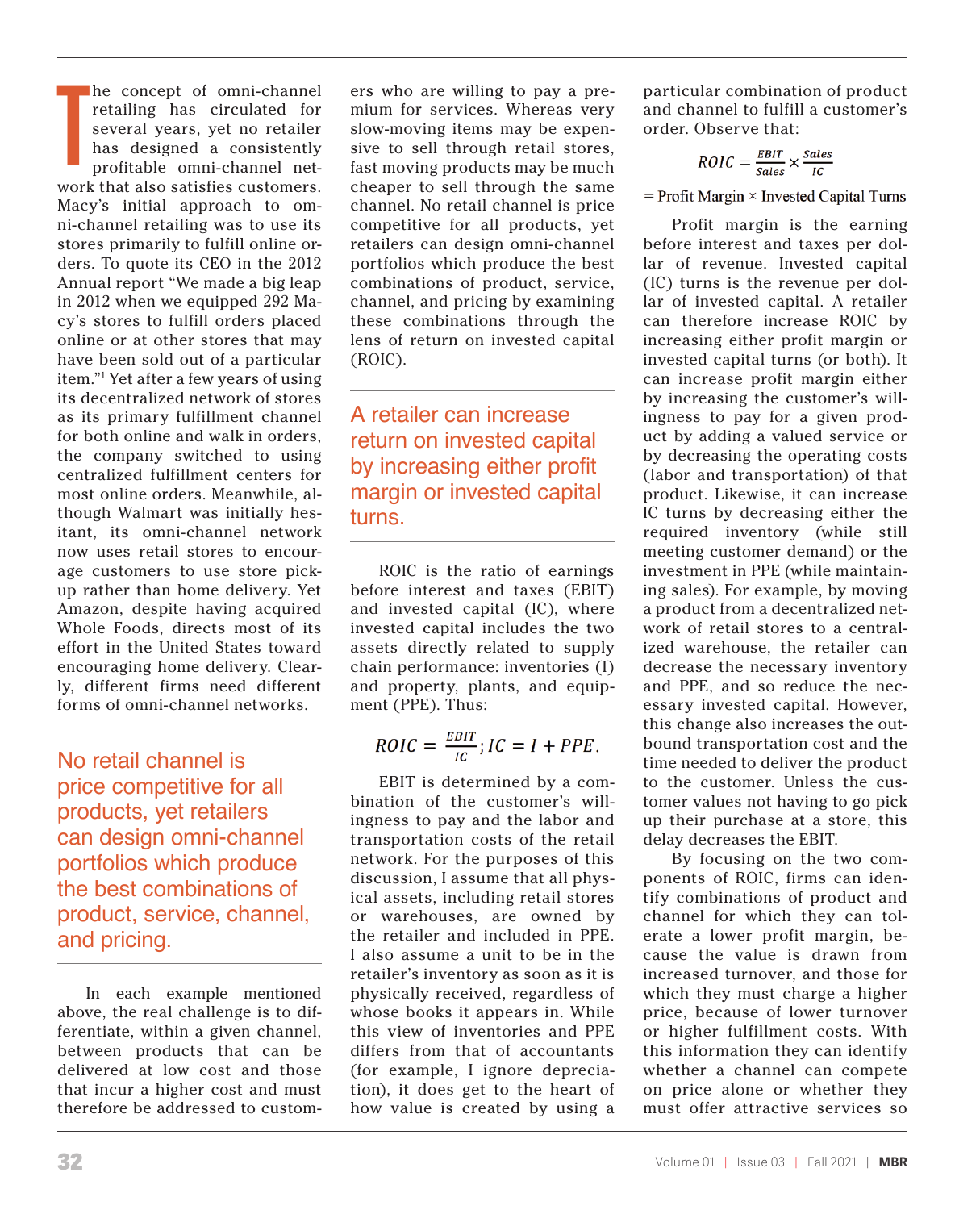that customers will pay a premium. My framework builds on the ideas summarized in Figure 1.

By focusing on the two components of ROIC, firms can identify combinations of product and channel for which they can tolerate a lower profit margin, because the value is drawn from increased turnover, and those for which they must charge a higher price, because of lower turnover or higher fulfillment costs.

For example, by centralizing diapers in a fulfillment center rather than selling them in stores, a firm can only decrease inventory very slightly, while its transportation cost increases sharply. Diapers from a fulfillment center are thus in the high IC turns, high fulfillment costs quadrant. Selling diapers online may therefore be appropriate only for customers who are willing to pay for the convenience of having them delivered because the price must be raised enough to compensate for the increased fulfillment cost. By contrast, stocking a seldom-read book at a centralized warehouse, rather than in every store, decreases the necessary inventory (and the IC) by a great deal, while increasing its transportation cost by only a little. The online channel may thus be appropriate for selling such books to price sensitive customers who are willing to wait a few days for delivery. A firm with an omni-channel portfolio, rooted in the ROIC, can therefore make the best use of both localization and centralization to serve its customers profitably.2

# Characterizing Products, Customers, and Channels

To create an omni-channel portfolio that aligns combinations of product and channel with the needs of customers, we must first characterize products, customers, and channels. I have selected three dimensions by which to categorize products: demand uncertainty, the ratio of value to weight or volume, and complexity of information. Demand uncertainty is measured by the coefficient of variation (cv) of demand (cv = standard deviation / mean). Demand for slow moving products is much more uncertain than for those which are purchased frequently. The demand for toothpaste, for example, is relatively predictable and thus has low uncertainty. Each diamond, on the other hand, is unique, which makes the demand for any specific stone impossible to predict. A product's value is typically measured in relation to its weight or volume. A jug of detergent has low value relative to its weight which means that the cost of holding in-

|          |      | <b>Fulfillment Cost of Channel</b>                       |                                                                                    |  |  |
|----------|------|----------------------------------------------------------|------------------------------------------------------------------------------------|--|--|
| Channel  |      | Low                                                      | <b>High</b>                                                                        |  |  |
| Turns in | Low  | Price must be high enough to<br>compensate for low turns | Price must be high enough to compensat<br>for low turns and high fulfillment costs |  |  |
|          | High | Channel can compete on price                             | Price must be high enough to compensat<br>for high fulfillment costs               |  |  |

**FIGURE 1:** The Strategic Impact of ROIC Components on Combinations of Product and Channel

ventory is small compared to the cost of transportation. A diamond has a very high value relative to its weight, so that the inventory holding cost is quite large com-

pared to the transportation cost. Information complexity describes how much information a customer needs in order to completely understand a product. A fairly limited amount of information can describe a tube of toothpaste. In contrast, a customer may need to try a dress on to entirely understand its fit. The dress, therefore, has a high information complexity that can only be resolved by personal testing.

I characterize customers by their willingness to pay for services, such as help with product selection, responsiveness, home delivery, or the luxury of shopping in a particular environment. Price sensitive customers try to select the channel that offers the lowest price, even if it means weak service offerings. Customers who are more sensitive to service or convenience are willing to pay a premium to use a channel that provides those services. A service sensitive family with young children may be willing to pay extra to have its groceries delivered, while a price sensitive family with older children may drive several miles to Costco to get the same groceries at a lower cost.

I characterize channels by the information and product flow which each offers to customers. Retail customers can exchange information either face-to-face, as in a retail store, or remotely when shopping online. They can get their products through either customer pickup (in which the customer comes to the product) or home delivery (in which the product comes to the customer). I use these different methods of information and product exchange to define the four components of omni-channel retail (see Figure 2).

Supermarkets, jewelry stores, and bookstores are all traditional retail outlets at which customers receive product information face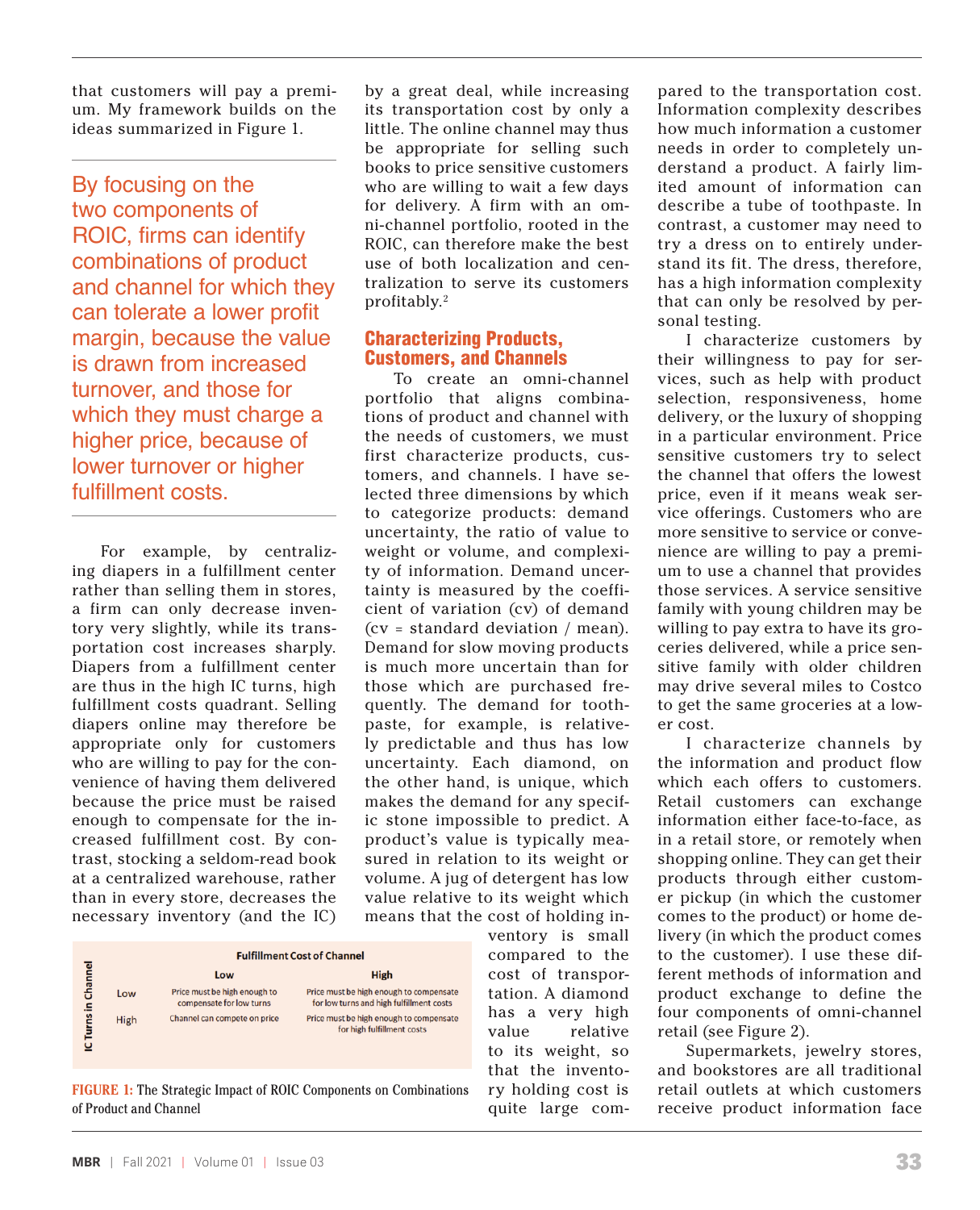

**FIGURE 2:** Channel Alternatives in Omni-channel Retail

to face and pick up their products upon purchase. Traditional retail relies on many decentralized facilities to be close enough to customers to support this model.

The apparel retailer Bonobos exemplifies the showroom channel. Bonobos Guideshops allow customers to try on different styles, get advice from salespeople, and be personally fitted. These showrooms facilitate face-to-face information exchange, but do not house inventory which customers can carry away. All purchases are shipped from a centralized warehouse. Blue Nile, on the other hand, is an entirely online channel which allows customers to browse and order diamonds and jewelry online, to be delivered from a centralized warehouse.

Many retailers now offer the fourth option, which allows customers to place orders remotely and then pick them up at a specified location. Walmart advertises "free in-store pickup" of online orders. Similarly, grocery retailers in the United Kingdom, such as Tesco and ASDA, offer a "click & collect" service which allows customers to order online and then retrieve their products from designated pickup locations.

ent strengths which affect the two components of ROIC, profit margin and IC turns, for any given product.

The Strengths and Weaknesses of Each Channel

In order to strategize successfully, a firm must understand whether each interaction targets price sensitive or service sensitive customers. It must then evaluate the costs of fulfilling the order through each channel so it can use the channel that generates the most value. Different channels have differ-

### Performance of channels in meeting customer needs

If its customers are willing to pay a premium for service elements such as variety or customization, speed, or the convenience of delivery, a retailer can increase profit margins as long as fulfillment costs are contained. Each channel has its own service strengths and weaknesses.

By keeping products in stock, retail stores allow nearby customers to quickly pick up physical products. Retail stores are also ideal for products with a lot of information complexity because they allow customers to try the product in person. However, these same stores can carry only a limited variety of products. The online channel, although it cannot deliver as quickly, can offer a much wider selection of products. Blue Nile uses its website to offer customers more than a hundred thousand diamonds at any given moment, while jewelry stores generally carry, at most, only a few hundred diamonds. Blue Nile's online channel also offers the convenience of having the product delivered to your doorstep.

The showroom channel can even offer an greater variety than the online channel for products with high complexity of information and customization because it allows customers to make more precise selections, for example by being measured. Indochino, a seller of men's suits, uses small showrooms to help customers select fabrics and styles and to be measured. The made-to-measure suits are then produced offsite at a low-cost location and shipped to the customer. Indochino can thus provide a unique product for each customer at a reasonable price. Because of the high information complexity associated with a customized suit, it would be harder to get such good results through an online channel.

### Performance of channels in terms of cost

As well as customers' willingness to pay, profit margins and turnover are also influenced by the cost of meeting those needs through each channel. The performance of each channel must therefore also be considered in terms of the necessary investment in inventory and facilities, and the cost of labor and transportation. Each channel uses either a centralized or decentralized structure to manage inventory and fulfill orders.

Figure 3 describes how aggregation of facilities and inventories affects a retailer's costs. Decentralization increases a firm's investment in facilities because it entails losing the advantage of economies of scale. When a firm decentralizes it must invest more in inventory because the underlying demand becomes less predictable at the local level. Decentralization also increases labor costs because the workload becomes less predictable than at a centralized facility like a warehouse. On the other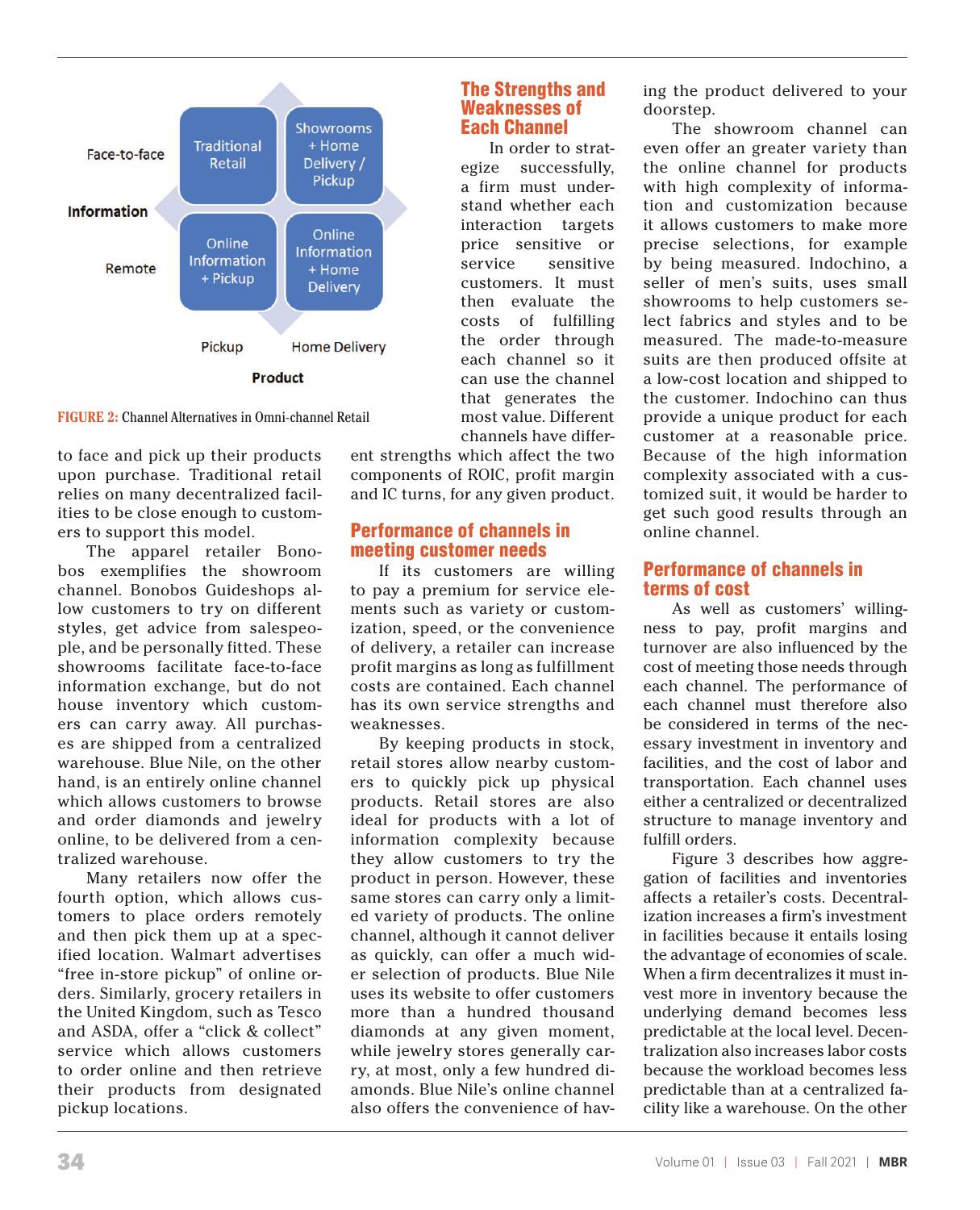| <b>Table 1: Relative Costs of Each Channel to the Retailer</b> |              |                   |                |               |  |  |
|----------------------------------------------------------------|--------------|-------------------|----------------|---------------|--|--|
|                                                                | Inventory    | <b>Facilities</b> | Transportation | Labor         |  |  |
| <b>Traditional Retail</b>                                      | High         | High              | Low            | High          |  |  |
| Showrooms + Home<br>Delivery                                   | Low - Medium | Medium            | High           | Medium        |  |  |
| <b>Online Information</b><br>+ Home Delivery                   | Low          | Low               | High           | Low           |  |  |
| Online Information<br>+ Pickup                                 | Low - Medium | Low - Medium      | Low - Medium   | Medium - High |  |  |

hand, decentralization lowers transportation costs by decreasing expensive outbound shipping.

Traditional retail usually requires the highest investment in inventory because every local store must be stocked with inventory. Online and showroom channels require less inventory because that inventory is aggregated into only a few locations. Blue Nile, for example, stores its entire global inventory of diamonds at two warehouses. Tiffany, by contrast, needs a larger total inventory because it must stock about 300 retail stores. As a result, Blue Nile turns its inventory over ten times faster than Tiffany, in terms of cost of goods sold: 9.8 turns in 2012 for Blue Nile<sup>3</sup>





compared with about 0.73 turns for Tiffany.4

The online and showroom channels can operate with even less inventory if they do not introduce variety until after the customer has ordered. Indochino, for example, carries very little inventory because it does not start production of a customized suit until after an order is placed. Amazon, likewise, reduces inventory by using print on demand technology for books that sell infrequently.

The online channel with home delivery requires the lowest investment in facilities because it allows firms to centralize their operations in a few locations. Traditional retail requires the highest facility

i n v e s t m e n t because face-to-face infor mation e x c h a n g e and product pickup rely upon many locations. In 2012 Blue Nile earned about  $$50<sup>3</sup>$ in sales for each dollar invested in

PPE, whereas Tiffany earned less than \$5.4

Centralized channels like Blue Nile also make much better use of labor and have lower operating costs because they pool their resources. Filling online orders from decentralized stores increases labor costs because employees, rather than customers, must pick each order. This increase in costs is hard to justify if customers are not willing to pay a premium for the service. The efforts of Macy's to use its stores to fulfill home delivery orders failed largely because its in-store fulfillment costs increased but it did not reap the benefits of aggregating its inventory into centralized warehouses.

Because the showroom channel needs smaller and fewer facilities than a traditional chain of retail stores but more than the online channel, it is likely to incur facility costs that are somewhere in between.

The online channel with pickup is likely to incur low facility costs if it uses existing locations (like Walmart), but medium facility costs if it must build new pickup locations. Offering pickup can, however, significantly increase the cost of labor if it requires employees to do tasks that were previously performed by FIGURE 3: The Impact of Aggregation on Retailer Costs customers. Click-and-collect gro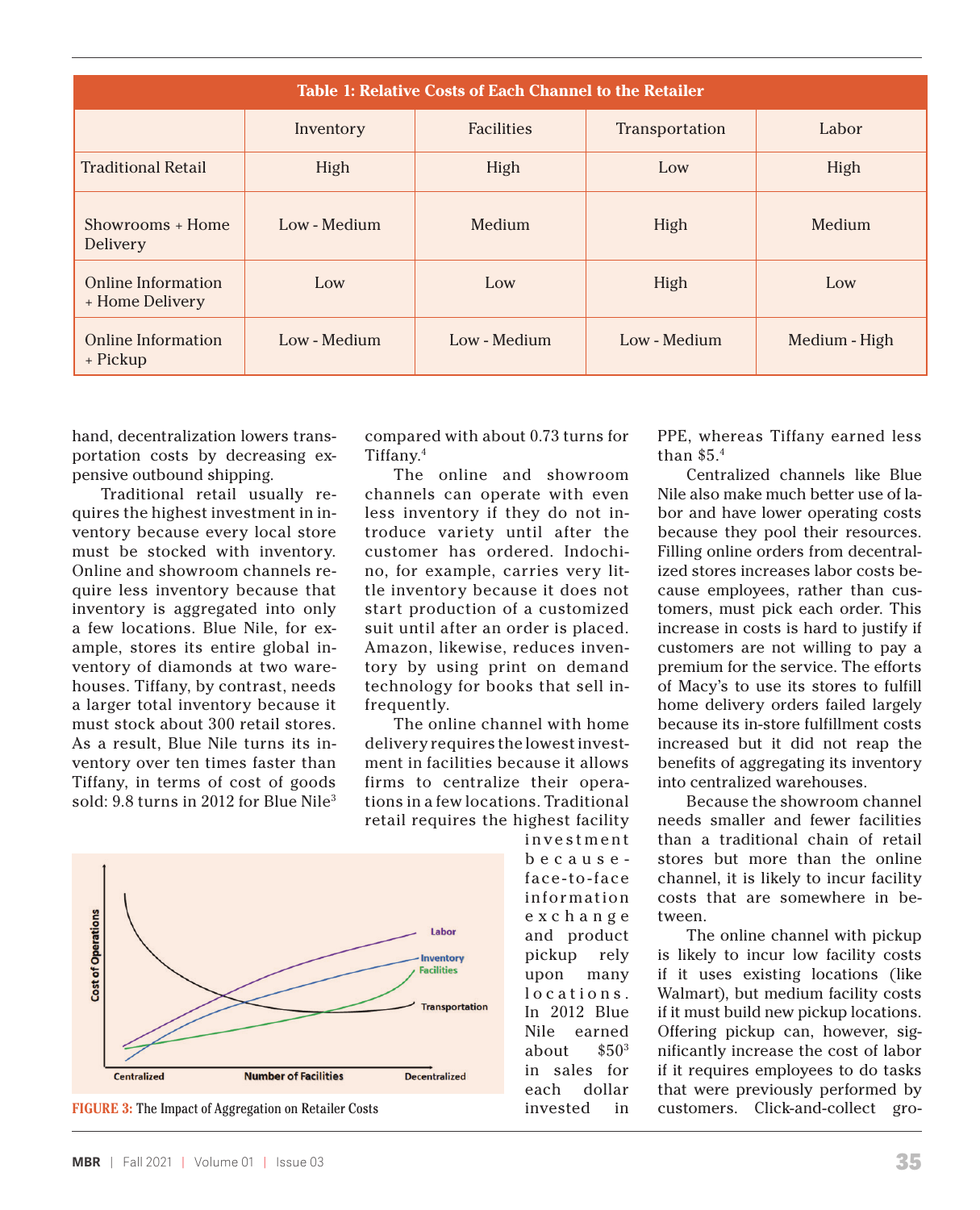cery services increase labor costs because workers, rather than customers, pick the orders. This is especially true of orders picked at local retail stores instead of at fulfillment centers.

The decentralized traditional retail channel is most price competitive for products like detergent, toothpaste, or diapers, whose value to weight ratio is low and whose demand is predictable.

By aggregating their inventories, firms incur higher transportation costs because of the need for outbound shipping directly to the end customer. Whereas traditional retail incurs the lowest transportation costs, the showroom and online channels which offer home delivery incur the highest transportation costs because the product is shipped to each individual customer from centralized locations. If products are shipped in sufficient volume to a pickup location, customer pickup can lower the cost of transportation for the showroom and online channel to nearly that of traditional retail, which explains Walmart's enthusiasm for in-store pickup of online orders.

# Designing the Omni-Channel Portfolio

Given the large variety of product characteristics, firms need a portfolio of channels to fulfill the needs of all their customers. Whereas price sensitive customers may choose to buy diapers cheaply from a local store, service sensitive customers may prefer to pay a premium for home delivery of the same diapers. Figure 1 illustrates how, by focusing on ROIC through turns

achieved, labor and transportation cost, and each channel's potential price premium, firms can design a suitable omni-channel portfolio. The decentralized traditional retail channel is most price competitive for products like detergent, toothpaste, or diapers, whose value to weight ratio is low and whose demand is predictable. The high demand and low cv of such products naturally result in high IC turns, while the traditional retail channel keeps transportation costs low. A decentralized retail network can therefore get a good ROIC for such products even while keeping prices low. Costco is an excellent example of this model. By selling no more than 5,000 fast moving products for which the demand is predictable, Costco achieves excellent IC turns at its nearly 800 stores with a better inventory turnover than Amazon. With all products brought to stores in quantity, Costco also has very low transportation costs. And because its products are fast-moving, its labor costs are relatively low per dollar of sales. The company's high stock turnover, coupled with low transportation and labor costs, allows Costco to achieve a high ROIC despite low prices.

Hyper-local retail, in which stores address the specific needs of their own communities, is another model which allows firms to exploit these advantages. Nike by Melrose<sup>5</sup> and Amazon 4-star<sup>6</sup> use dedicated physical locations to provide locally popular products. Because their products are locally popular, the stores' IC turns are high enough to be worthwhile. Nike and Amazon can thus achieve a decent ROIC while providing local customers with face to face service and the opportunity to examine products firsthand before purchase.

Meanwhile products such as diamonds or fashion goods, for which there is low demand and which have a high cv and value, produce poor IC turns through the traditional retail channel because they require a relatively high investment in inventory and facilities. Their cost of labor also tends to be high in the retail channel. As a result, firms must be able to set store prices high enough to generate a high profit margin if they want to get a decent ROIC for such products through the traditional retail channel. Stores must offer their customers some valuable service, including the opportunity to try high information complexity products, so that they will be willing to pay a premium. The brand prestige and luxury experience of shopping at Tiffany carry enough cachet that its customers will pay a premium to buy an engagement ring at a Tiffany store. Tiffany's gross profit margins are around 55 percent<sup>4</sup> so, in spite of poor IC turns, Tiffany stores achieve a good ROIC.

The showroom channel is ideally suited to offer competitive pricing on products with greater information complexity, unpredictable demand, and high value.

Another way for traditional retail to compete on price is through strategic actions, such as fast fashion, that improve their IC turns. Zara achieves high IC turns by restocking its stores with very little lead time which ensures that the products most in demand are quickly available in-store. Uniqlo, by contrast, improves its IC turns by offering a limited variety of products in its stores. Because of their high IC turns, both Zara and Uniqlo can charge comparatively lower prices in their stores and still achieve a high ROIC.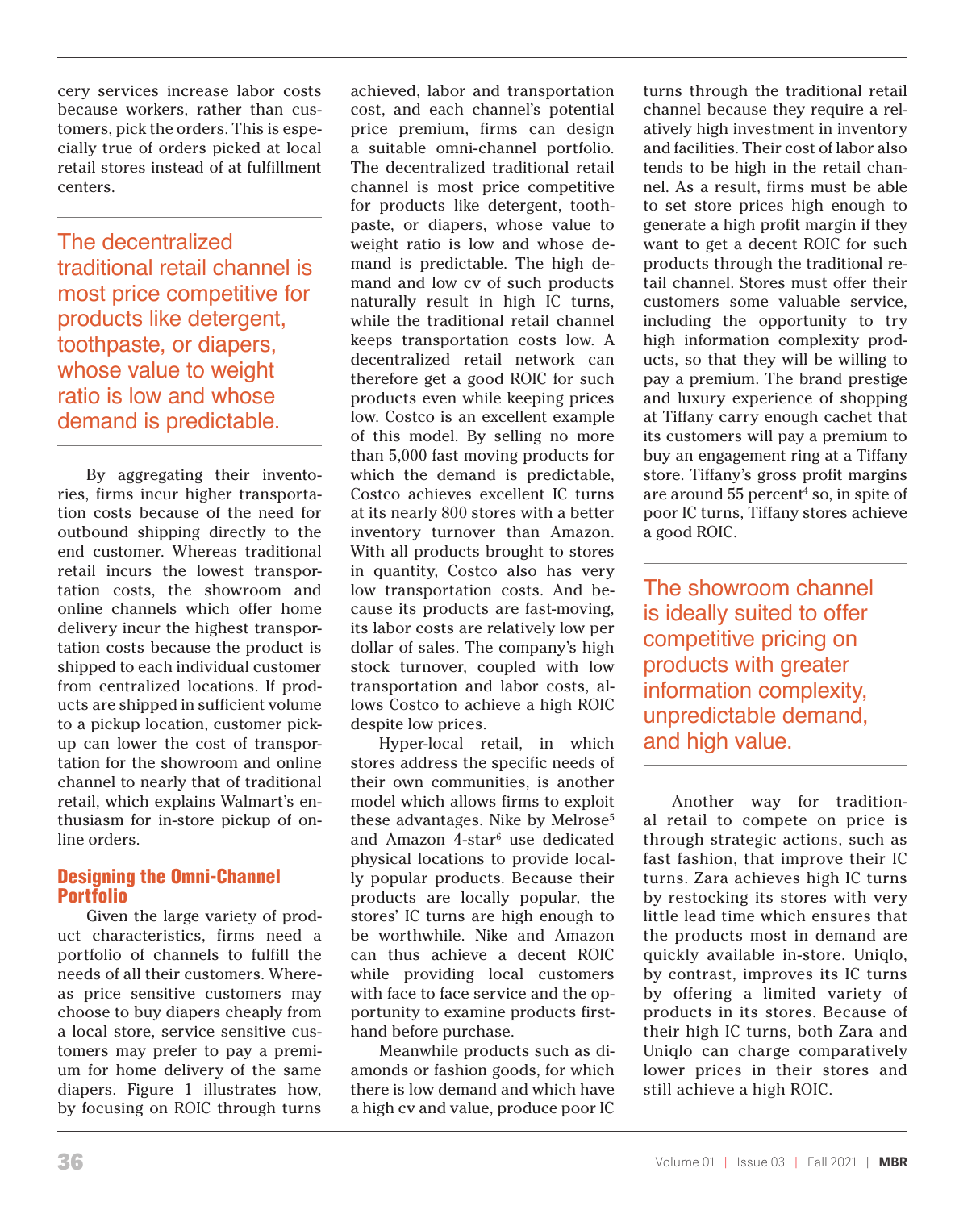Using a physical showroom also allows customers to experience products firsthand while yielding better IC turns by fulfilling orders from a centralized location. The showroom channel is ideally suited to offer competitive pricing on products with greater information complexity, unpredictable demand, and high value. As long as customers are willing to wait for the product, the retailer can also keep its inventory in the form of raw materials, producing its products to order at lower cost facilities or even in low cost locations. Fashion goods, bespoke suits, and expensive customizable cars are well suited to the showroom channel. Companies such as Indochino and Black Lapel used the showroom channel to sell men's suits and shirts, highly customized products for which it is hard to achieve an individual fit online. The showroom channel allows them to customize fit in person, while achieving high IC turns by centralizing and postponing production, thereby attaining a high ROIC even while giving up profit margin by charging lower prices than a traditional retailer.

The online information with delivery channel is most price competitive for long tail products with relatively low information complexity.

The online information with delivery channel is most price competitive for long tail products, niche products for which there is low but ongoing demand, with relatively low information complexity. Most books are in this category because the demand for each title is low and the product information is easily conveyed through a brief synopsis augmented by reviews and customer ratings. The combination of online channel with long tail products can be highly price competitive because, by centralizing inventory, it achieves much higher IC turns and lower labor costs than traditional retail. As a result, this channel supports competitive pricing for products with unpredictable demand and high value to weight ratios such as diamonds or designer apparel. Currently, the value of this combination is limited by the high information complexity of most high value products, which customers prefer to experience in person. However, as we improve our ability to interact with complex information remotely, through such technologies as virtual reality, the online channel will become highly price competitive for expensive products with complex information.

For fast moving, low cv, low value-to-weight products such as bottled water, however, the online information with home delivery channel cannot compete on price. For such products, centralizing inventory does not significantly improve IC turns but it does incur considerably higher transportation costs. To achieve a high ROIC on such products, the online channel must either charge higher prices for home delivery or reduce transportation costs. Amazon has, in many instances, used the former strategy. For example, Amazon used to sell a six-pack of Smartwater for home delivery at \$6.99. In August 2018, however, it raised both the minimum order and the price per unit by changing the default to a 24-pack for \$37.20.7 Firms can reduce transportation costs by offering such products only as add-ons to more profitable items or as part of a minimum sized order. Another

way to reduce transportation costs is to use decentralized fulfillment centers. Albertsons, Walmart, and other grocery chains have begun building small fulfillment centers near existing stores and customers so they can quickly fill online orders.8 For grocery items with low uncertainty and value to weight ratios, decentralized fulfillment centers improve the company's responsiveness and lower its transportation costs without giving up much in terms of IC turns.

With its lower delivery cost and much lower chance of package theft, the online information with pickup channel ideally complements the home delivery channel. Walmart encourages store pickup because its additional cost and investment is much lower than that of home delivery. Meanwhile, Amazon has been hard pressed to adopt this option in the United States because it has far fewer facility locations. The relative advantage Walmart gains by offering pickup grows significantly in rural areas, where the cost of last mile delivery is very high and Amazon has no physical locations. This channel may also become more important in urban areas where package theft is on the rise. A recent report found that about 90,000 packages are stolen every day in New York City.9 Given the cost of last mile delivery and the danger of theft, this channel is likely to be increasingly important worldwide. Magazine Luiza, a large retail chain in Brazil, uses it to serve rural customers at a cost that neither traditional retail nor home delivery can match.

It is important that retailers devise a portfolio of channels which match products to customer needs. A department store should thus carry the items which are most popular locally in store inventory. These products can also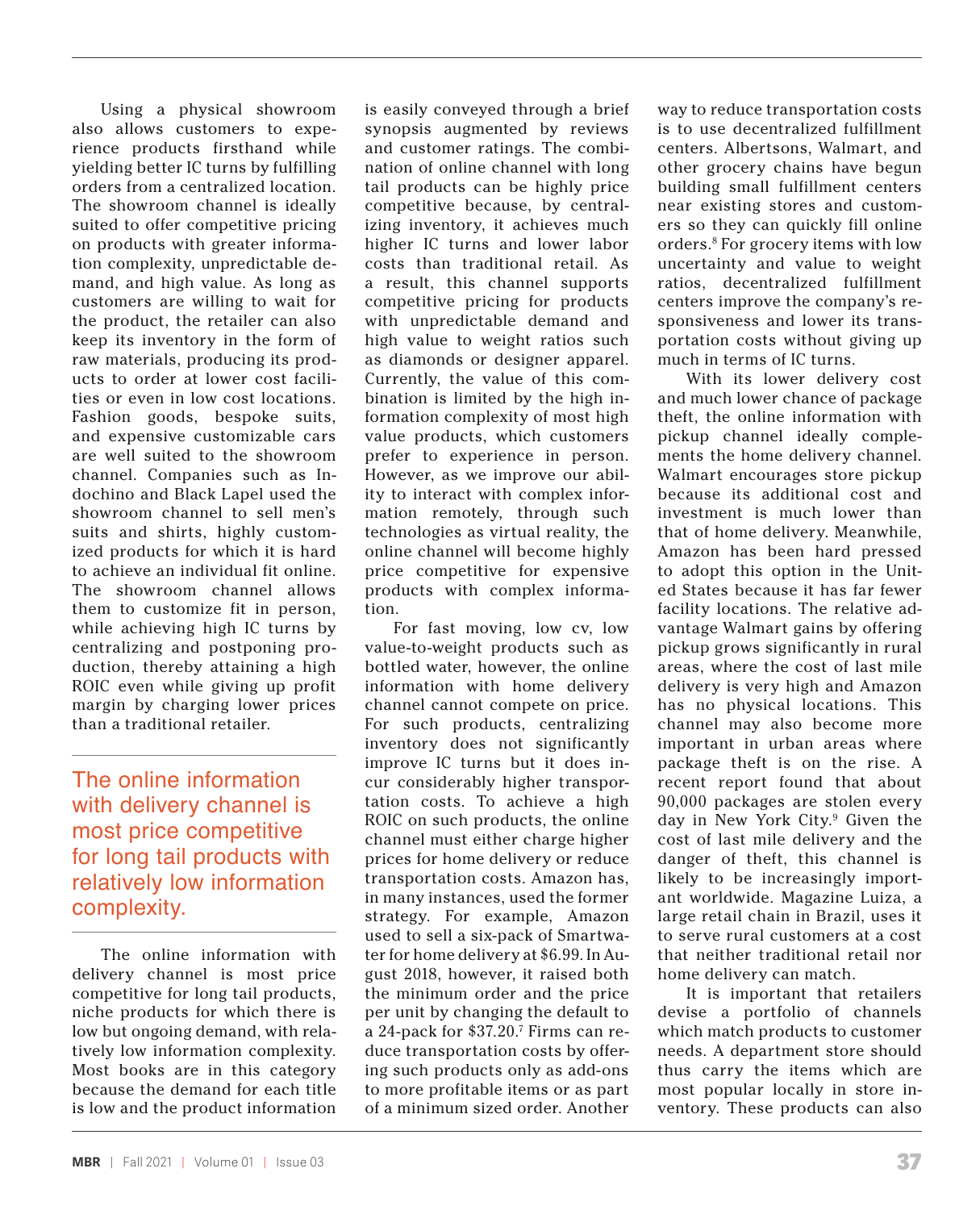| Table 2: Competing for products with different uncertainty |                                                                |                                                                                                                                  |  |  |
|------------------------------------------------------------|----------------------------------------------------------------|----------------------------------------------------------------------------------------------------------------------------------|--|--|
|                                                            | <b>Predictable demand product</b>                              | Unpredictable demand product                                                                                                     |  |  |
| <b>Traditional Retail</b>                                  | Compete on price                                               | Compete on service for high information<br>complexity products                                                                   |  |  |
| Showrooms +<br><b>Home Delivery</b>                        | Not suitable                                                   | Compete on price and customization for<br>high information complexity products us-<br>ing centralized production and fulfillment |  |  |
| <b>Online Information + Home Delivery</b>                  | Compete on service from decentralized<br>fulfillment centers   | Compete on price and variety from cen-<br>tralized fulfillment centers                                                           |  |  |
| <b>Online Information + Pickup</b>                         | Compete on ability to provide some<br>service at a lower price | Compete with home delivery on price                                                                                              |  |  |

Tables 2 - 4 summarize how different channels can best compete over a range of product characteristics and customer needs.

| Table 3: Competing for products with different value to weight ratios |                                                                                                          |                                                                                                                            |  |  |
|-----------------------------------------------------------------------|----------------------------------------------------------------------------------------------------------|----------------------------------------------------------------------------------------------------------------------------|--|--|
|                                                                       | Low value/weight or volume product                                                                       | High value/weight or volume product                                                                                        |  |  |
| <b>Traditional Retail</b>                                             | Compete on price for products with pre-<br>dictable demand                                               | Compete on service for products with<br>uncertain demand and high information<br>complexity                                |  |  |
| Showrooms +<br><b>Home Delivery</b>                                   | Compete on high variety/customization<br>at reasonable price for high information<br>complexity products | Compete on price for customizable, high<br>information complexity products using<br>centralized production and fulfillment |  |  |
| <b>Online Information + Home Delivery</b>                             | Compete on service from decentralized<br>fulfillment centers                                             | Compete on price and variety from cen-<br>tralized fulfillment centers                                                     |  |  |
| <b>Online Information + Pickup</b>                                    | Compete on ability to provide some ser-<br>vice at a lower price                                         | Compete with home delivery on price                                                                                        |  |  |

be shipped to service sensitive customers at a premium, perhaps from a more central location. Retail stores should also be used as showrooms for customized products and those that are only stocked centrally, like clothing in less popular colors. Using the store as a showroom does, however, re-

quire more skilled salespeople than selling regular inventory. To sell a wide variety of slow-moving items, firms should stock centrally and sell online at competitive prices. Only if service sensitive customers are willing to pay a premium should these products be stocked in retail stores. Such

stores should also be equipped as pickup locations where price sensitive customers can save on shipping costs.

A firm's success will depend on its ability to first describe the strengths of each channel to customers in terms of services and price and then be agile enough to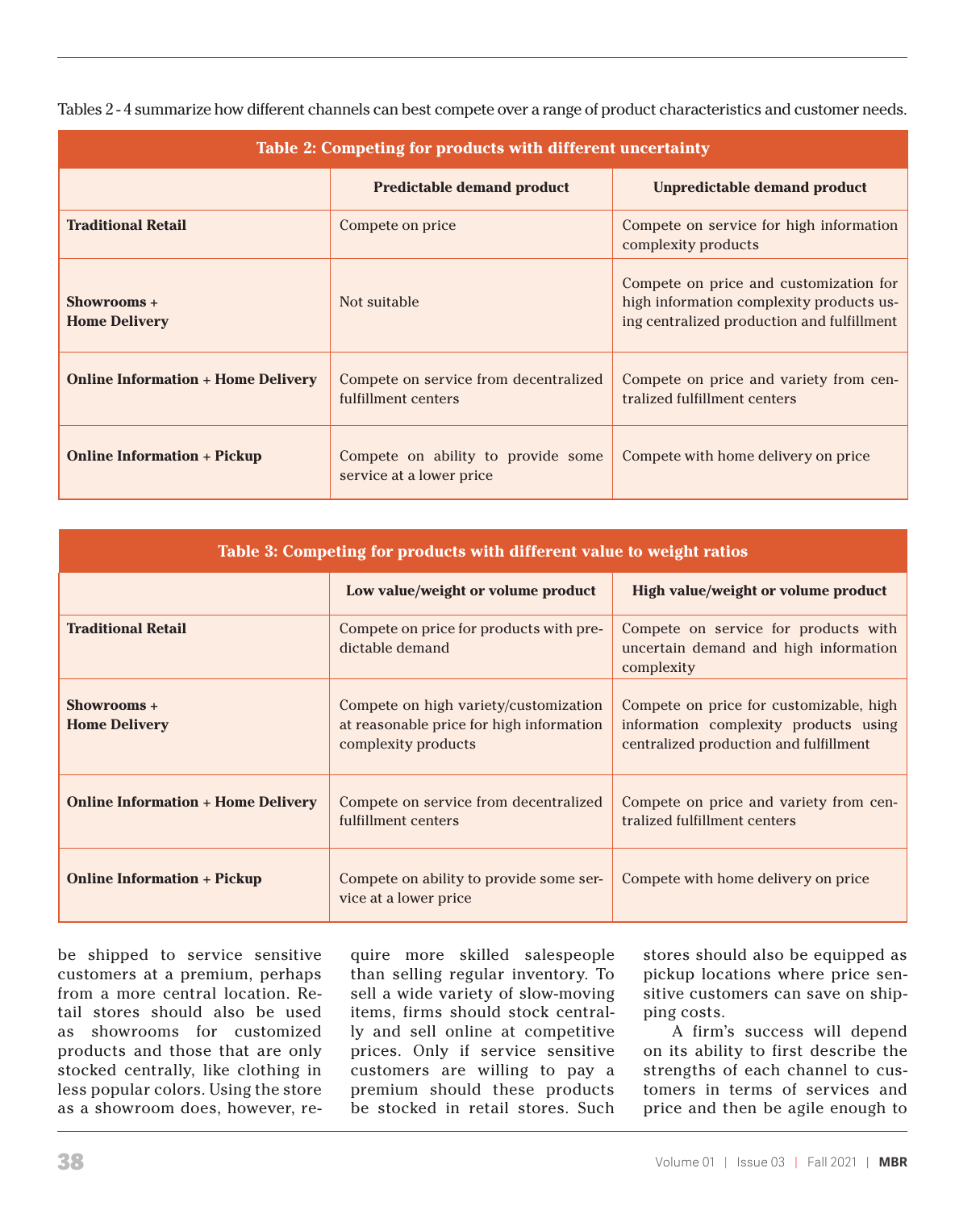| Table 4: Competing for products with different information complexity |                                                                                                    |                                                                                                                         |  |  |
|-----------------------------------------------------------------------|----------------------------------------------------------------------------------------------------|-------------------------------------------------------------------------------------------------------------------------|--|--|
|                                                                       | Low information complexity                                                                         | <b>High information complexity</b>                                                                                      |  |  |
| <b>Traditional Retail</b>                                             | Compete on price for predictable de-<br>mand products                                              | Compete on service (price) for products<br>with uncertain (predictable) demand                                          |  |  |
| Showrooms +<br><b>Home Delivery</b>                                   | Not suitable                                                                                       | Compete on price for customizable prod-<br>ucts with uncertain demand using central-<br>ized production and fulfillment |  |  |
| <b>Online Information + Home Delivery</b>                             | Compete on price for products with un-<br>certain demand from centralized fulfill-<br>ment centers | Compete on price and variety for prod-<br>ucts with uncertain demand from central-<br>ized fulfillment centers          |  |  |
| <b>Online Information + Pickup</b>                                    | Compete on price for products with un-<br>certain demand                                           | Compete with home delivery on price.                                                                                    |  |  |

match the strengths of each channel with the characteristics of each product to fulfill the needs of every customer.

A firm's success will depend on its ability to first describe the strengths of each channel to customers in terms of services and price and then be agile enough to match the strengths of each channel with the characteristics of each product to fulfill the needs of every customer.

# How to Adapt an Omni-Channel **Portfolio**

It is vital that a firm be able to adapt its omni-channel portfolio to different countries and to changes in technology and customer preferences. Amazon is now investing in putting Amazon Easy stores across India to help people place online orders.10 These stores are not only pickup locations, eliminating the high last-mile delivery costs common in emerging economies, they are also virtual showrooms where customers can experience a product, a service that first-time users in such economies tend to value. Amazon has also partnered with local shopkeepers in smaller Indian cities to supply groceries.13 This partnership broadens Amazon's omni-channel portfolio which improves both its own ROIC and that of the local shopkeeper. The shopkeeper's ROIC is improved by higher sales without greater investment. One small vegetable shop in central Bhubaneswar reports earning an additional \$200 a month by handling deliveries to nearby customers.11 Meanwhile Amazon increases its sales without having to invest in PPE or incur significant delivery costs. Given the high cost of last mile delivery in emerging economies, the omni-channel portfolio must rely heavily on local facilities, often through partnerships, to serve as showrooms, micro-warehouses, and pickup locations. The use of such facilities

can also be important in the large cities of developed countries.

It is vital that a firm be able to adapt its omnichannel portfolio to different countries and to changes in technology and customer preferences.

And evolution in experiential and production technologies is likely to drive significant evolution in these portfolios. As technology which allows customers to experience a product remotely improves, the centralized online channel is becoming a better option for products like jewelry, fashion, and shoes, which have a high information complexity as well as high demand uncertainty and high value to weight ratios. Centralizing such products improves turnover considerably. Firms should therefore be prepared to respond to improved experiential technologies by increasing their use of centralized channels.